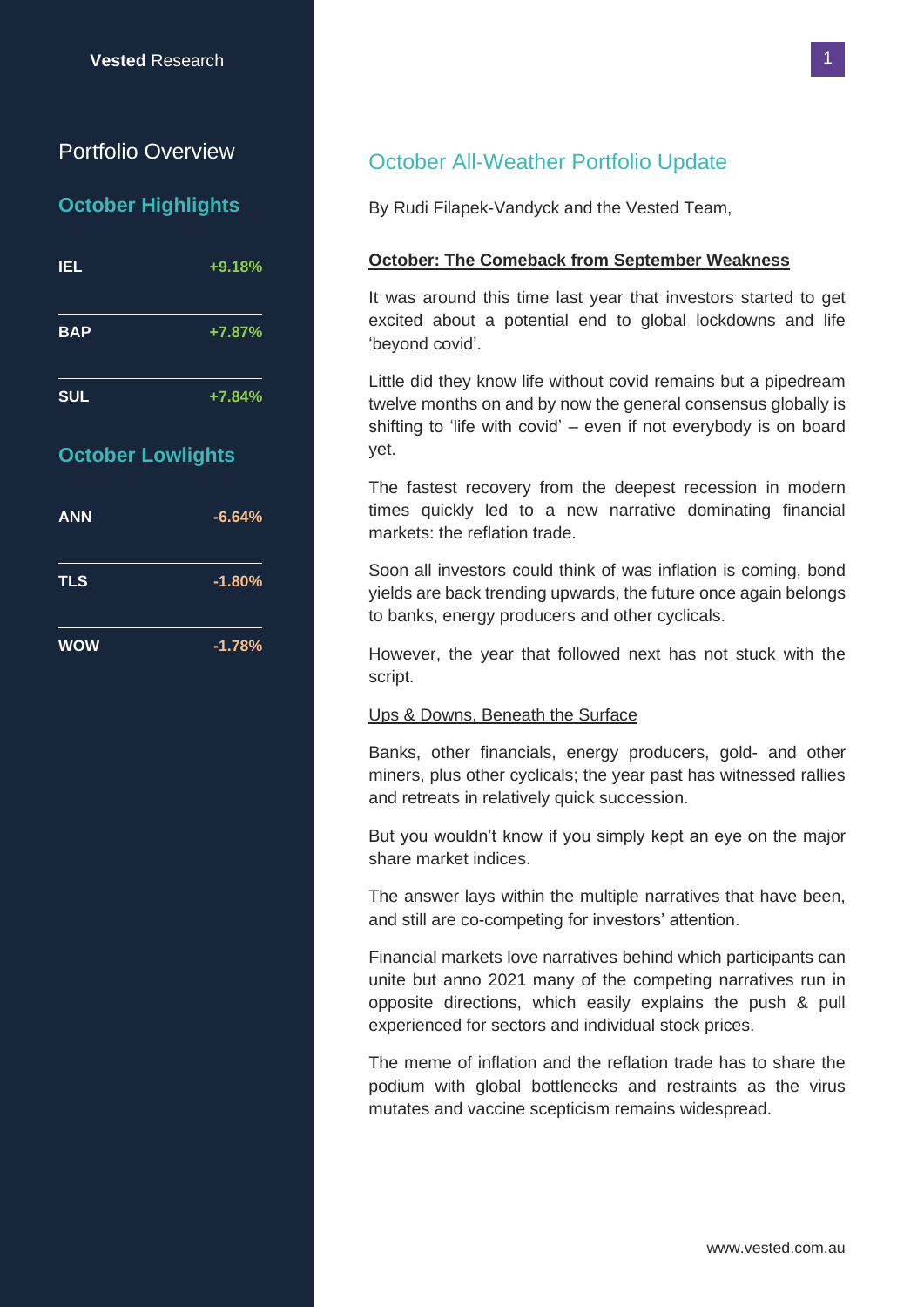Equally important: (most) central bankers are in no hurry to start tightening just yet lest today's main causes for inflation prove 'transitory'.

The return to pre-covid days is proving a lot more gradual and complicated than initially thought: consumers are changing their habits and preferences.

Can we truly experience the old 'normal' ever again?

Meanwhile, further impact from emerging megatrends remains ongoing, while climate change is becoming more tangible by the day, as is the call upon governments across the globe to take concrete, positive action.

Chinese leadership is changing the course of the country's path. Xi Jinping is the leader-for-life, with clampdowns on all-too powerful technology companies, over-levered property developers and financial speculators.

China's pace of growth will never again be as high as it has been pre-GFC or pre-covid, and the risks are there for a worse-thananticipated outcome.

What about the rest of the world? Growth is slowing. Inflation is eating into household budgets. More fiscal support seems untenable?

Share markets have been able to switch focus and jump from one narrative upon another, back and forth, without experiencing as much as a decent correction along the way.

Maybe the next bond market movement will simply trigger another momentum switch so that corrections only happen in individual stocks and sectors, but maybe not at the top-level?

Our conclusion from all of the above is that if ever there was a time when portfolio diversification is able to prove its value and importance, this year is it.

#### The All-Weather Portfolio

The All-Weather Model Portfolio shuns your typical cyclical exposures, but most other ruling narratives are well-represented (or avoided in case of negative implications).

Portfolio performance in October was once again stronger than the broader market, continuing the relative outperformance post February during which September proved the sole exception thus far.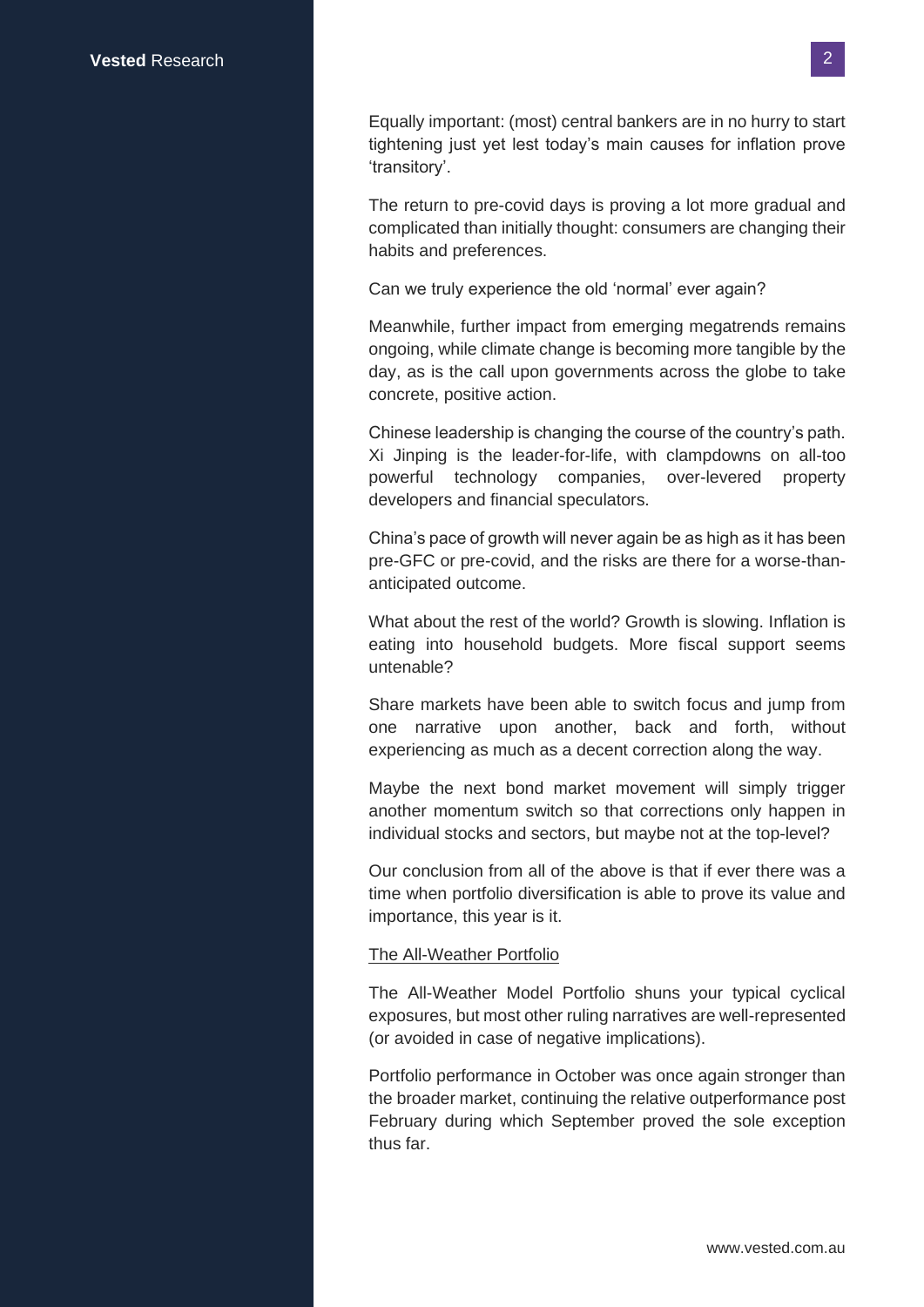The All-Weather Model Portfolio returned 1.77% for the month; 1.87% above the slightly negative outcome for the ASX200 Accumulation Index.

If it hadn't been for that big market wide sell-off on the final day of the month…

It is not always clear exactly what causes share prices to move up and downwards in the short-term, but suffice to say: the persistent outperformance of the All-Weather Portfolio (bar one month) over the past eight months is one clear indication the inflation/reflation outlook is not as straightforward as many a market commentator is making it out to be.

No changes were made to the Portfolio, with many share prices that had weakened in September recovering swiftly in October.

In terms of top-performing holdings for the month, IDP Education (ASX:IEL) once again pulled ahead of the pack, having taken the top spot in the portfolio in two out of the last 10 months.

In October, IDP Education shares gained another +9.18%. In our view, the company combines several positive factors that have served it well in 2021:

-beneficiary of re-opening borders and economies;

-global market leader that is widening the gap with competitors as covid is making the strong stronger in the post-pandemic context;

-enjoys support from strong trend towards online and accessible education in developed countries like Australia.

IDP Education shares have also once again proven that a seemingly elevated Price-Earnings (PE) ratio is no indication whatsoever about the future outlook.

We remain of the belief this company's future consists of high growth numbers, well above market average, and analysts elsewhere do not disagree.

Another stellar performer in October was car parts distributor Bapcor (ASX:BAP) with a net gain of +7.87%.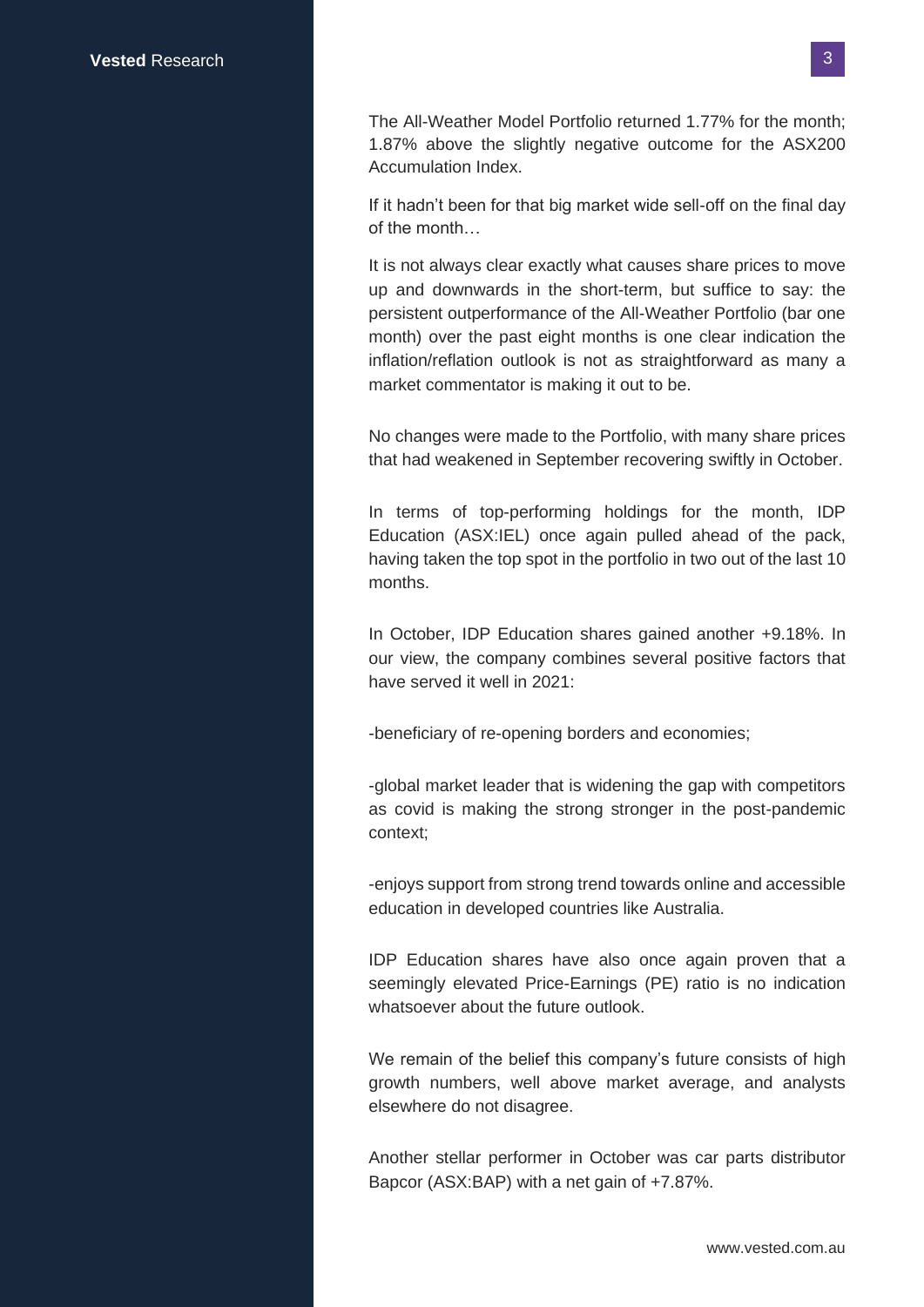The many question marks about the exact impact from Electric Vehicles (EVs), and when, remain real, of course, but in the short term we maintain the view Bapcor operates one of the most dependable and resilient franchises among small cap companies listed on the ASX.

October's rally comes on the back of the release of the company's annual report, which showed the group has achieved a compounded annual revenue growth rate of 26% p.a. from FY14 to FY21.

In third position on the podium, Super Retail Group (ASX:SUL) shares jumped +7.84% in October.

The surge in share price coincided with the company's announcement in an October CEO presentation that group sales growth is up 22.2% PCP with 49.1% sales growth for the outdoor leisure BCF business.

Super Retail operates Super Cheap Auto, which competes with Bapcor in the consumer space, but is otherwise more of a traditional retailer.

Super Retail is in the Portfolio for its above-average dividend yield. Early in 2021 we formed the view that traditional income providers such as your typical bond proxies would find it tougher to perform in an environment of rising bond yields.

Among the Portfolio laggards in October, we find Ansell (ASX:ANN), Telstra (ASX:TLS) and Woolworths (ASX:WOW), respectively with losses of -6.64%, -1.80% and -1.78%.

#### All-Weather Stocks of the Month

All-Weather Stocks of the month are Goodman Group (ASX: GMG) and Charter Hall (ASX: CHC), even though other stocks in the Portfolio performed better in October, as well as since the start of the calendar year.

Both companies are among the most consistent performers on the ASX with both enjoying the benefits from exceptionally low bond yields and the global search for consistent returns through their respective funds management operations.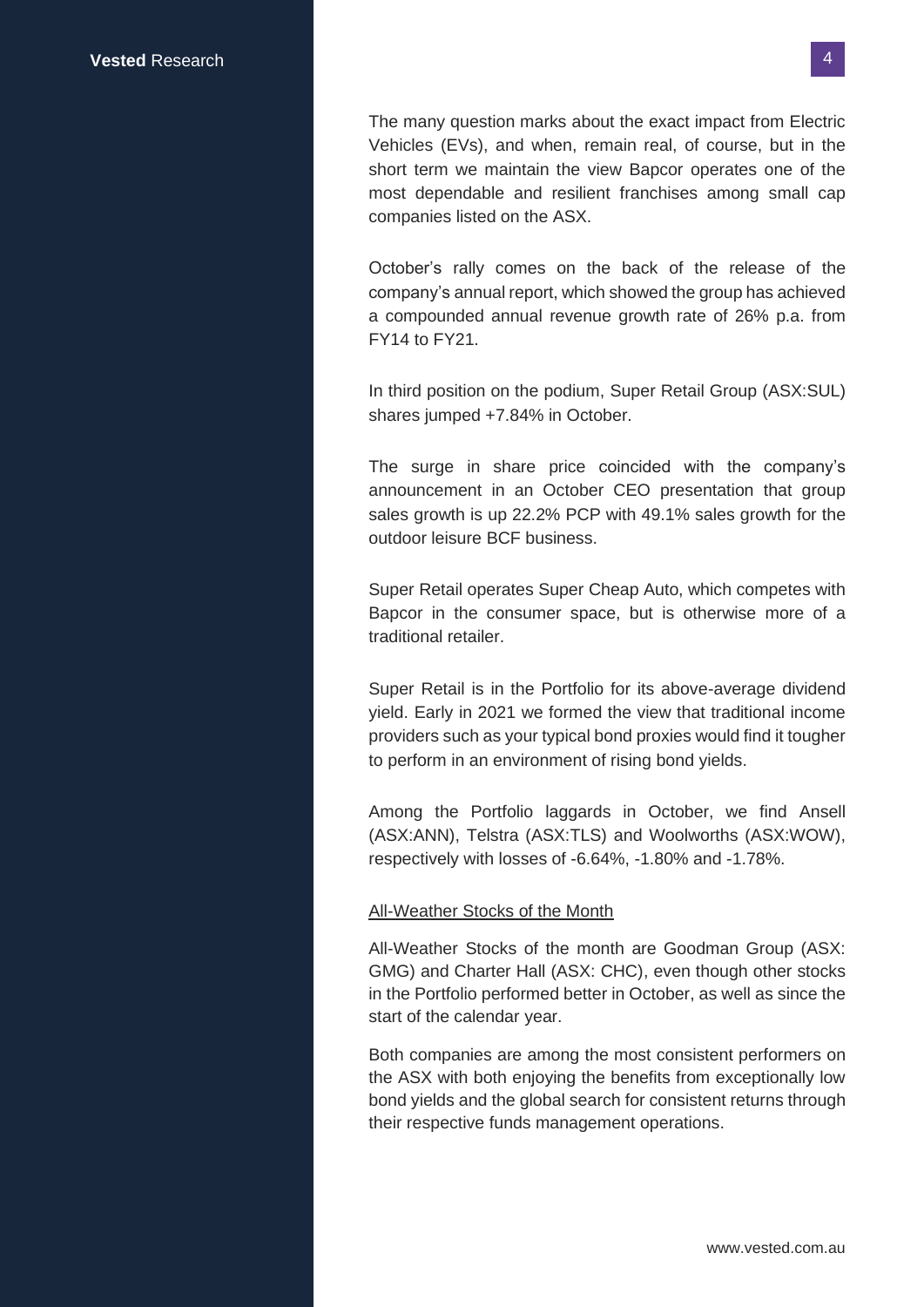Eleven years ago, both Goodman Group and Charter Hall would be considered highly leveraged property developers that function as bond-proxies in the share market.

Both companies have since grown into prime examples of the changing landscape that has turned both into major beneficiaries of global megatrends such as online retailing.

Both share prices have consistently outperformed over a number of years and 2021 up until the 31<sup>st</sup> October has simply continued the positive trend.

Goodman Group shares are up 15.8%, dividends paid not included, and for Charter Hall the net gain is 17.8%, exdividends.

Those performances sound a lot less impressive than, for example, the 56% for Pro Medicus (ASX: PME) or the 50% for Aristocrat Leisure (ASX: ALL), but the symbolic importance is far greater.

Once we identify the benefits and the beneficiaries of the strong underlying currents that are reshaping the global economy, we must have confidence that our reward as an investor can stretch a lot further than what might have occurred under more normal economic conditions in the past.

And that is a message that should be honoured, and explained, time and again.

A 'cheap' looking valuation is not always a guaranteed successful investment beyond the occasional rally, but combine Quality with a strong, lasting trend and it seldom is not.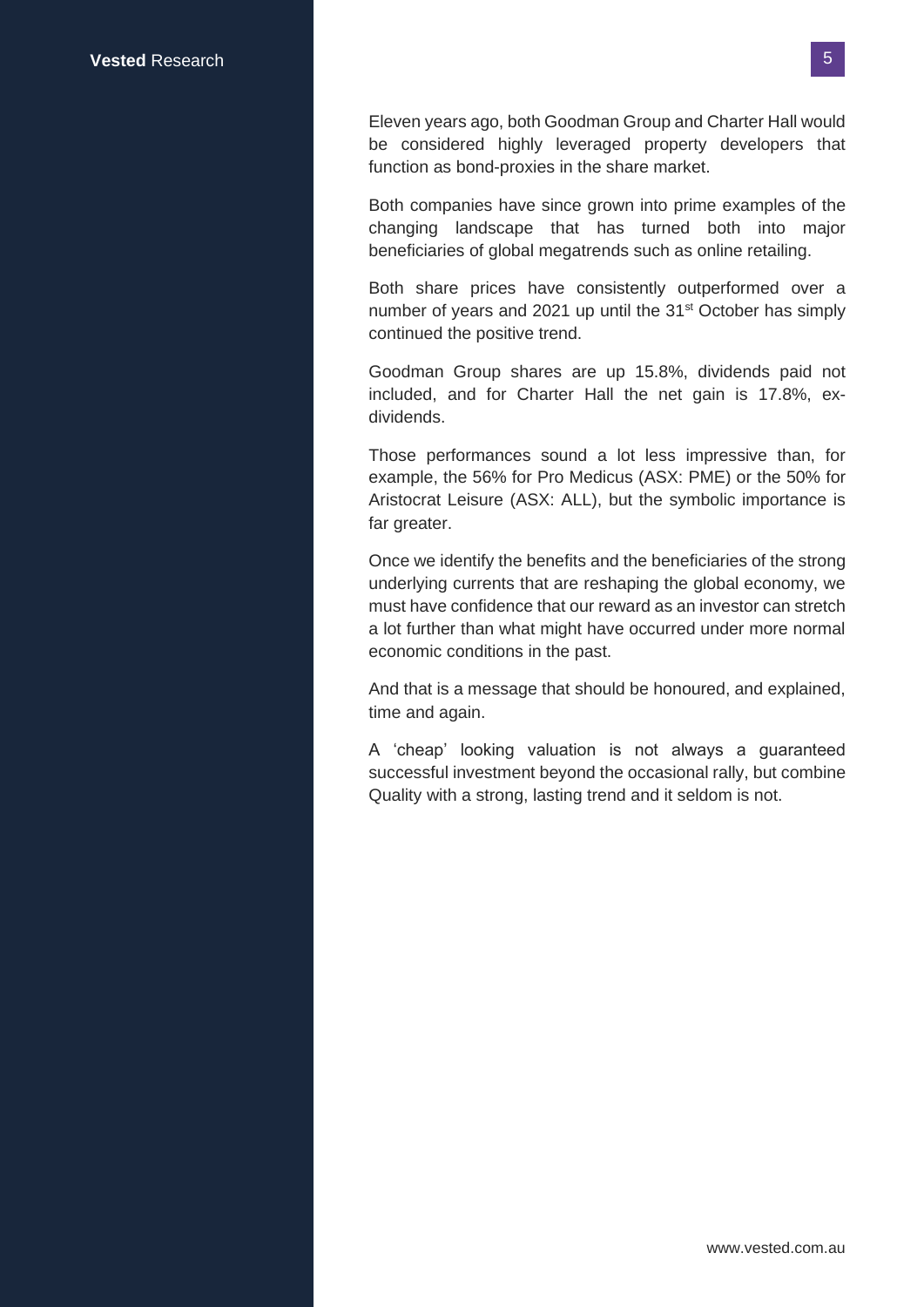#### **All Weather Portfolio Performance Since Transitioning to WealthO2**

| <b>Period Ending 31/10/2021</b>                                         |                    |             |          |          |        |        |                          |         |
|-------------------------------------------------------------------------|--------------------|-------------|----------|----------|--------|--------|--------------------------|---------|
| <b>Name</b>                                                             | Code               | <b>Type</b> | 1 mth    | 3 mths   | 6 mths | 1 year | 3 years                  | 5 years |
| All Weather Portfolio                                                   | M00701             | Capital     | 1.77%    | 1.77%    | 13.98% | 17.88% |                          |         |
| All Weather Portfolio                                                   | M00701             | Income      | 0.00%    | 0.32%    | 0.44%  | 1.39%  | $\overline{\phantom{a}}$ |         |
| All Weather Portfolio                                                   | M00701             | <b>TR</b>   | 1.77%    | 2.09%    | 14.42% | 19.26% | $\overline{\phantom{a}}$ |         |
| S&P/ASX Blended<br>Equity and Bond -<br>Conservative Index -<br>Primary | <b>CONSERVINDX</b> | <b>TR</b>   | $-2.75%$ | $-3.67%$ | 0.06%  | 3.52%  |                          |         |
| <b>S&amp;P/ASX 200</b><br>Accumulation Index -<br>Secondary             | XIO                | <b>TR</b>   | $-0.10%$ | 0.51%    | 6.25%  | 27.12% |                          |         |
| S&P/ASX Bank Bill<br>$Index -$<br><b>RiskFreeRateIndex</b>              | <b>SPBDABBT</b>    | <b>TR</b>   | 0.00%    | 0.00%    | 0.01%  | 0.02%  |                          |         |



# **PLEASE SEE THE NEXT PAGE FOR THE PRAEMIUM PLATFORM'S PAST PEFORMANCE**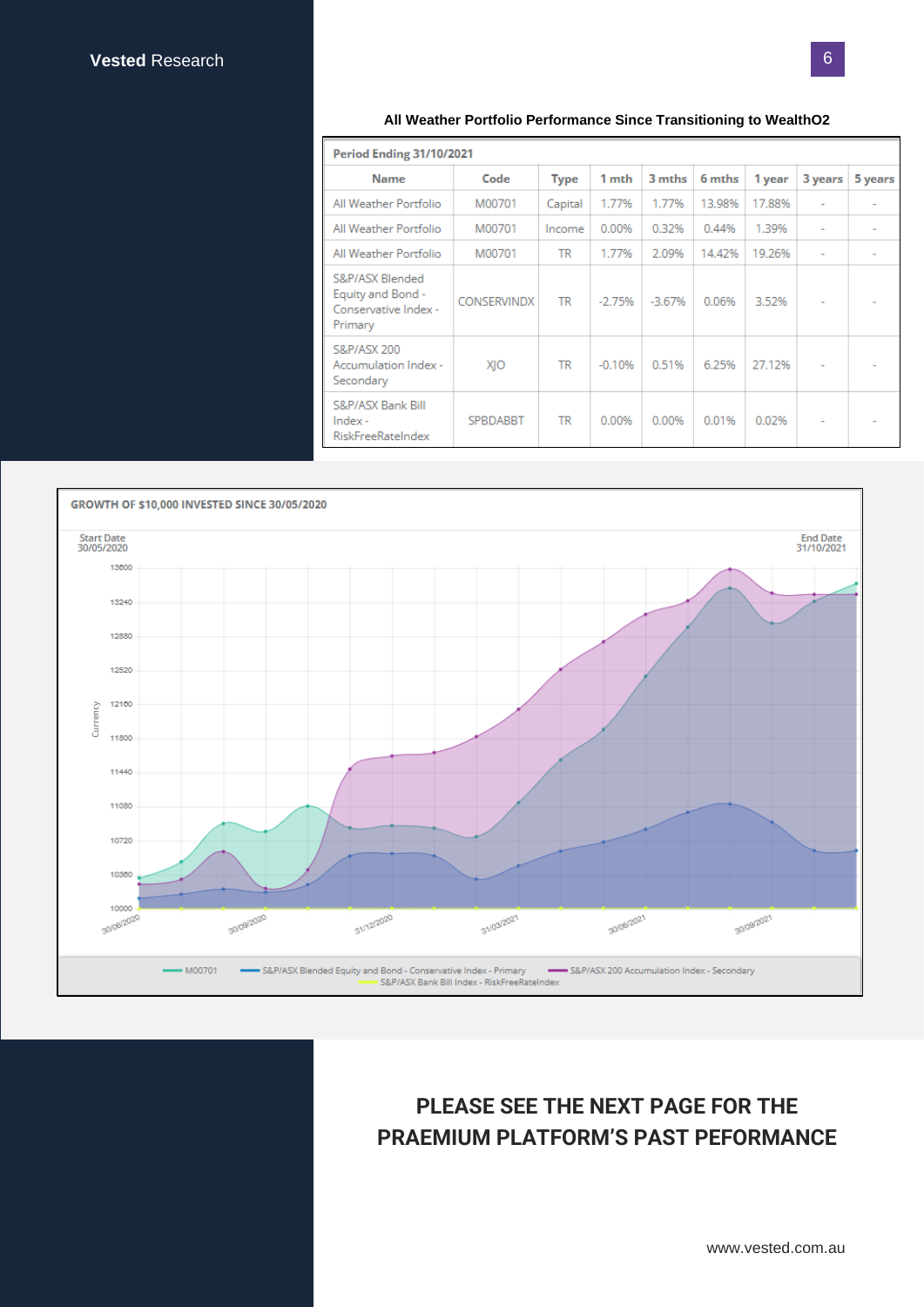**All Weather Portfolio Performance Since on the Praemium Platform\*\*\***

| All-Weather Portfolio Performance on Praemium Platform |                                |                        |                         |  |
|--------------------------------------------------------|--------------------------------|------------------------|-------------------------|--|
| (calendar years)                                       |                                |                        |                         |  |
| Calendar                                               | All-Weather<br>Model Portfolio | ASX200<br>Accumulation | Relative<br>Performance |  |
| Year                                                   | (%)                            | Index (AXJOA) (%)      | (%)                     |  |
| 2015                                                   | 7.77                           | 2.56                   | 5.21                    |  |
| 2016                                                   | 4.52                           | 11.8                   | $-7.28$                 |  |
| 2017                                                   | 14.43                          | 11.8                   | 2.63                    |  |
| 2018                                                   | 1.34                           | $-2.84$                | 4.18                    |  |
| 2019                                                   | 22.08                          | 23.4                   | $-1.32$                 |  |
| 30/06/2020                                             | $-1.73$                        | $-10.42$               | 8.69                    |  |
|                                                        |                                |                        |                         |  |
| All-Weather Portfolio Performance on Praemium Platform |                                |                        |                         |  |
| (financial years July-June)                            |                                |                        |                         |  |
| Calendar                                               | All-Weather                    | ASX200                 | Relative                |  |
| Year                                                   | Model Portfolio                | Accumulation Index     | Performance             |  |
|                                                        | (%)                            | (AXJOA) (%)            | (%)                     |  |
| <b>FY16</b>                                            | 14.4                           | 0.56                   | 13.84                   |  |
| <b>FY17</b>                                            | 3.16                           | 14.09                  | $-10.93$                |  |
| <b>FY18</b>                                            | 17.28                          | 13.01                  | 4.27                    |  |
| <b>FY19</b>                                            | 7.38                           | 11.55                  | $-4.17$                 |  |
| <b>FY20</b>                                            | 5.64                           | $-7.68$                | 13.32                   |  |
|                                                        |                                |                        |                         |  |
| Average annual performance for the 5.5 years           |                                |                        |                         |  |
| (Jan 2015 - June 2020)                                 |                                |                        |                         |  |

## **All-Weather Portfolio Performance on Praemium Platform (financial years July-June)**

| Calendar<br>Year | All-Weather            | ASX200             | Relative    |  |
|------------------|------------------------|--------------------|-------------|--|
|                  | <b>Model Portfolio</b> | Accumulation Index | Performance |  |
|                  | $(\%)$                 | (AXJOA) (%)        | (%)         |  |
| <b>FY16</b>      | 14.4                   | 0.56               | 13.84       |  |
| <b>FY17</b>      | 3.16                   | 14.09              | $-10.93$    |  |
| <b>FY18</b>      | 17.28                  | 13.01              | 4.27        |  |
| <b>FY19</b>      | 7.38                   | 11.55              | $-4.17$     |  |
| <b>FY20</b>      | 5.64                   | $-7.68$            | 13.32       |  |

| Average annual performance for the 5.5 years |                    |             |  |
|----------------------------------------------|--------------------|-------------|--|
| (Jan 2015 - June 2020)                       |                    |             |  |
| All-Weather                                  | ASX200             | Relative    |  |
| Model Portfolio                              | Accumulation Index | Performance |  |
| (%)                                          | (AXJOA) (%)        | $(\%)$      |  |
| 8.51                                         | 5.99               | 2.52        |  |

\*ASX 200 Accumulate Index

\*\*Returns unaudited and exclusive of fees and brokerage

\*\*\*There is an overlapping time period between the Praemium platform and the Wealth O2 Platform. If you require more specific information on past platform performance, please send an email to your advisor.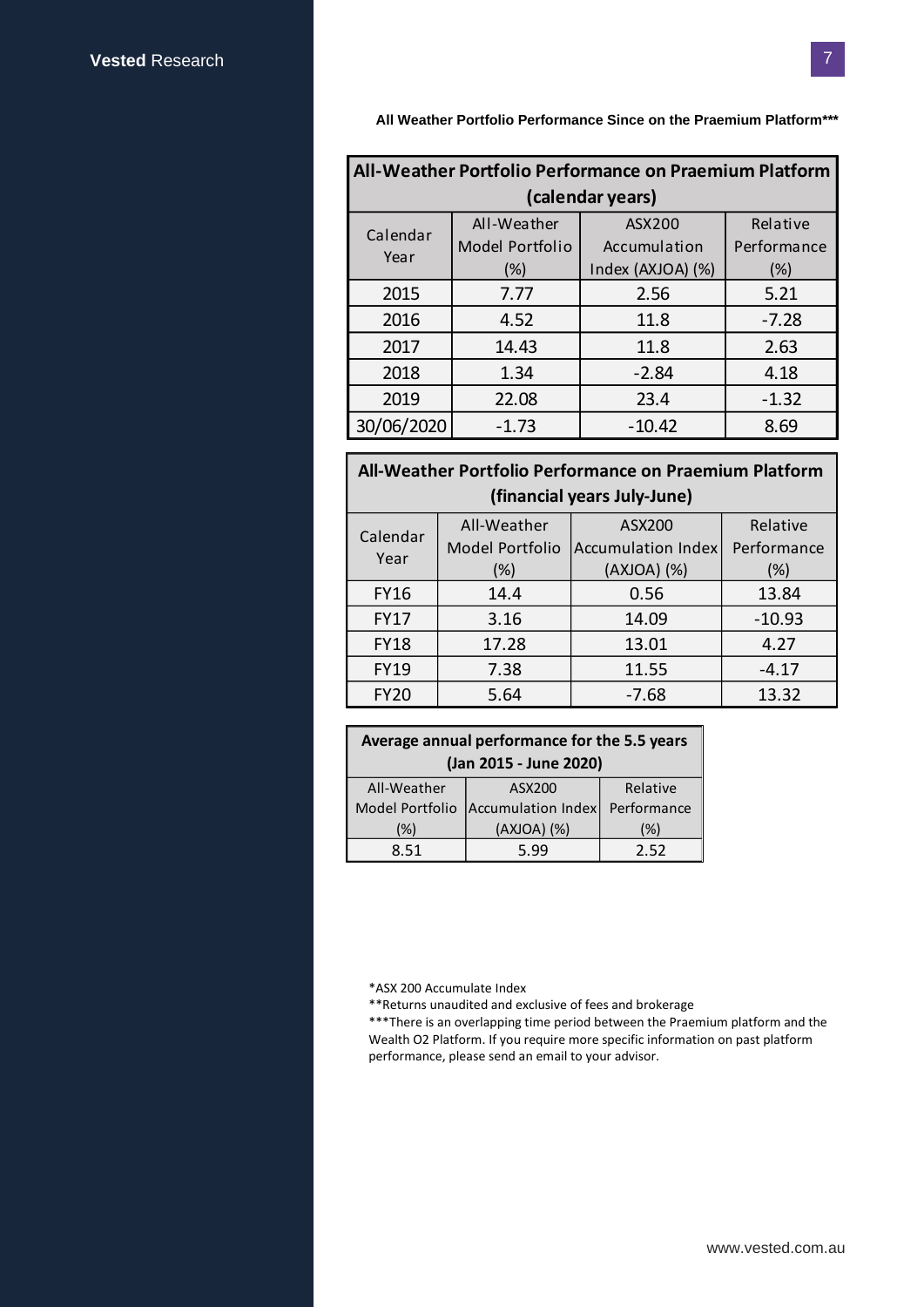